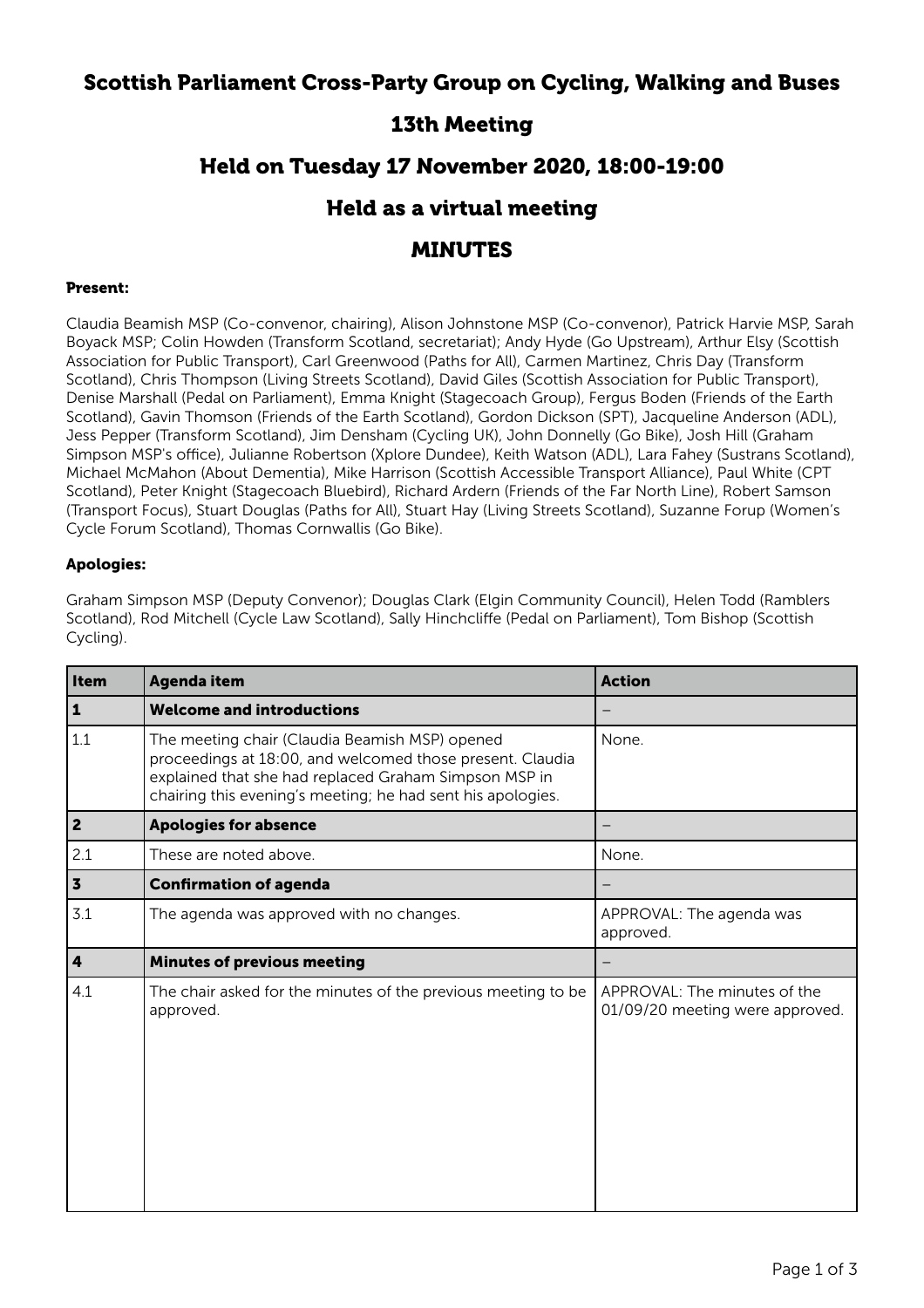| Item      | <b>Agenda item</b>                                                                                                                                                                                                                                                                                                                                    | <b>Action</b>                                                                                       |
|-----------|-------------------------------------------------------------------------------------------------------------------------------------------------------------------------------------------------------------------------------------------------------------------------------------------------------------------------------------------------------|-----------------------------------------------------------------------------------------------------|
| 5         | <b>Matters arising</b>                                                                                                                                                                                                                                                                                                                                |                                                                                                     |
| 5.1       | Claudia reported that all except three of the actions from the<br>03/03/20 meeting had been carried out. Of these:                                                                                                                                                                                                                                    |                                                                                                     |
|           | • Claudia reported that she had now advised the<br>Parliament re. Patrick Harvie MSP being added as a                                                                                                                                                                                                                                                 | None.                                                                                               |
|           | member of the group.<br>• Alison Johnstone MSP indicated that she wasn't yet<br>aware of a response from the Scottish Government to<br>the letter sent from the group on the topic of Traffic<br>Regulation Orders, but that she would follow up on<br>this.                                                                                          | <b>ACTION: Alison Johnstone MSP</b><br>to pursue Scottish Government for<br>response to the letter. |
|           | • Stuart Hay (Living Streets) reported to follow-up on<br>the Waverley-Holyrood Street Audit report. Stuart<br>would send a copy of the report to the Scottish<br>Government & The City of Edinburgh Council (CEC).<br>He planned a news release on the report before<br>Christmas, with a possible future meeting with CEC<br>and/or the Parliament. | <b>ACTION: Stuart Hay to publish</b><br>report, and advise further on other<br>follow-up.           |
| $\vert 6$ | <b>AGM</b>                                                                                                                                                                                                                                                                                                                                            |                                                                                                     |
| 6.1       | <b>Annual Return Form</b>                                                                                                                                                                                                                                                                                                                             |                                                                                                     |
| 6.1.1     | It was agreed that Colin Howden would draft the Annual<br>Return Form, send to the Co-Convenors for approval, and<br>then submit it to the Parliament.                                                                                                                                                                                                | <b>ACTION: Colin Howden to</b><br>complete submission of Annual<br>Return Form.                     |
| 6.2       | <b>Election of Officebearers</b>                                                                                                                                                                                                                                                                                                                      |                                                                                                     |
| 6.2.1     | Claudia passed the chairing of the meeting to Colin for the<br>purposes of this item.                                                                                                                                                                                                                                                                 | None.                                                                                               |
|           | Colin asked for nominations from amongst the MSPs present.                                                                                                                                                                                                                                                                                            |                                                                                                     |
|           | Sarah Boyack MSP nominated the continuation of the existing<br>officebearers:                                                                                                                                                                                                                                                                         |                                                                                                     |
|           | • Co-Convenor: Alison Johnstone MSP                                                                                                                                                                                                                                                                                                                   |                                                                                                     |
|           | • Co-Convenor: Claudia Beamish MSP                                                                                                                                                                                                                                                                                                                    |                                                                                                     |
|           | • Deputy Convenor: Graham Simpson MSP                                                                                                                                                                                                                                                                                                                 |                                                                                                     |
|           | This proposal was seconded by Patrick Harvie MSP, and the<br>proposal was voted through by the MSPs.                                                                                                                                                                                                                                                  |                                                                                                     |
|           | Colin passed the chairing back to Claudia.                                                                                                                                                                                                                                                                                                            |                                                                                                     |
| $\vert$ 7 | 'Driving Scotland's Green Recovery' presentation                                                                                                                                                                                                                                                                                                      |                                                                                                     |
| 7.1       | The meeting received a presentation from Keith Watson<br>(Customer Development Director, Alexander Dennis Limited)<br>regarding the prospects for green bus manufacturing in<br>Scotland.                                                                                                                                                             | <b>ACTION: Colin Howden to</b><br>publish presentation online.                                      |
|           | Claudia thanked Keith for his presentation.                                                                                                                                                                                                                                                                                                           |                                                                                                     |